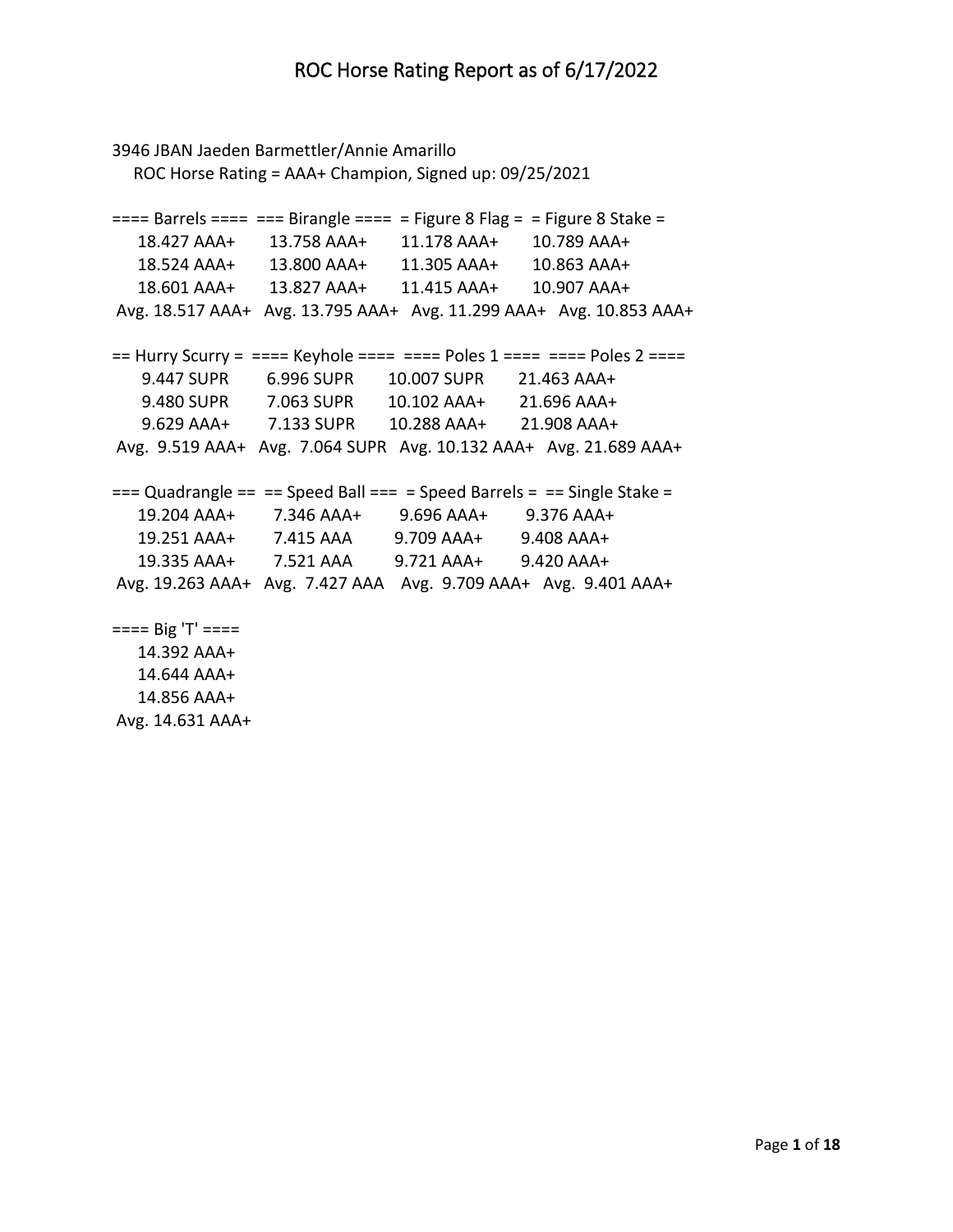```
1328 SBRO Summer Brown/Roulette
   ROC Horse Rating = AAA Reserve, Signed up: 10/16/2021
=== Barrels === === Birangle === = Figure 8 Flag = = Figure 8 Stake = 20.264 AAA 14.711 AAA 20.971 AA 12.159 AAA 
   20.355 AAA 15.149 AAA 33.524 FC 12.167 AAA 
   20.439 AAA 15.273 AAA 36.500 FC 12.489 AA 
Avg. 20.353 AAA Avg. 15.044 AAA Avg. 30.332 FC Avg. 12.272 AA 
== Hurry Scurry = ==== Keyhole === === Poles 1 === == Poles 2 ===
   11.011 AAA 8.768 AAA 12.466 AAA 24.593 AAA 
   11.112 AAA 9.289 AA 12.676 AAA 25.178 AAA 
   11.293 AAA 9.461 AA 12.999 AAA 25.426 AAA 
Avg. 11.139 AAA Avg. 9.173 AA Avg. 12.714 AAA Avg. 25.066 AAA 
== Quadrangle == == Speed Ball === = Speed Barrels = == Single Stake =
   20.761 AAA 8.377 AAA 10.811 AAA 10.346 AA 
   21.402 AAA 8.392 AAA 10.885 AAA 10.393 AA 
   21.686 AAA 8.461 AAA 10.918 AAA 10.410 AA 
Avg. 21.283 AAA Avg. 8.410 AAA Avg. 10.871 AAA Avg. 10.383 AA 
==== Big 'T' ==== 16.164 AAA 
   16.210 AAA
```
 16.234 AAA Avg. 16.203 AAA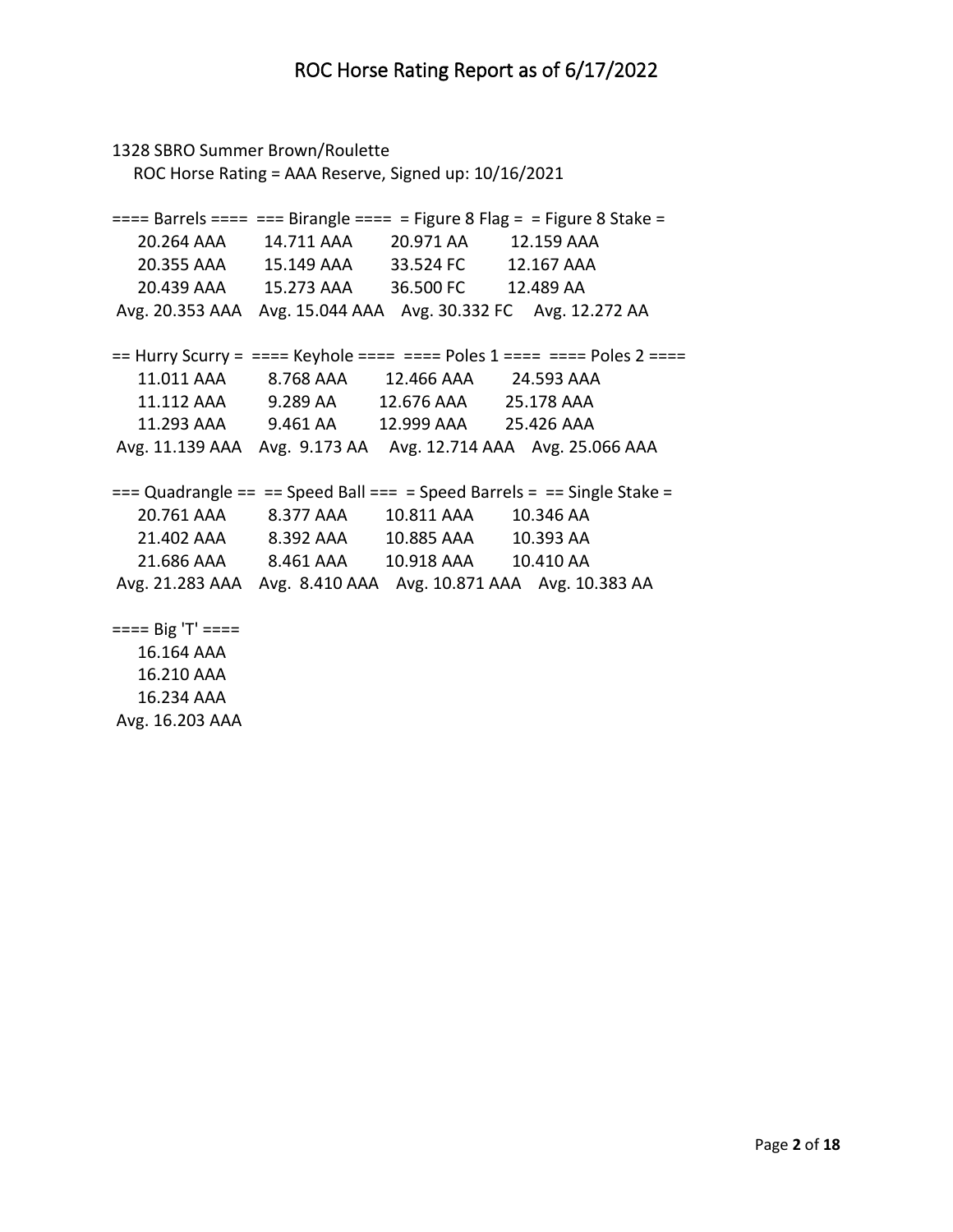```
2114 JCJU Jordyn Chenal/Juliet
   ROC Horse Rating = AAA Champion, Signed up: 10/19/2021
=== Barrels === === Birangle === = Figure 8 Flag = = Figure 8 Stake = 18.778 AAA 13.672 AAA+ 12.508 AAA 10.810 AAA+
   18.907 AAA 13.705 AAA+ 24.384 A 10.841 AAA+
   18.992 AAA 13.849 AAA+ 24.440 A 10.899 AAA+
Avg. 18.892 AAA Avg. 13.742 AAA+ Avg. 20.444 A Avg. 10.850 AAA+
== Hurry Scurry = ==== Keyhole ===== = Poles 1 ==== = Poles 2 ===
    9.753 AAA+ 7.971 AAA 11.690 AAA 23.590 AAA 
    9.866 AAA 8.097 AAA 11.960 AAA 24.535 AAA 
   10.045 AAA 8.125 AAA 12.654 AAA 25.164 AAA 
Avg. 9.888 AAA Avg. 8.064 AAA Avg. 12.101 AAA Avg. 24.430 AAA 
== Quadrangle == == Speed Ball === = Speed Barrels = == Single Stake =
   20.800 AAA 7.288 AAA+ 9.653 AAA+ 9.433 AAA+
   21.007 AAA 7.401 AAA 9.959 AAA 9.638 AAA 
   21.179 AAA 7.678 AAA 10.024 AAA 9.640 AAA 
Avg. 20.995 AAA Avg. 7.456 AAA Avg. 9.879 AAA Avg. 9.570 AAA 
==== Big 'T' ==== 14.332 AAA+
   15.139 AAA+
```
 15.392 AAA Avg. 14.954 AAA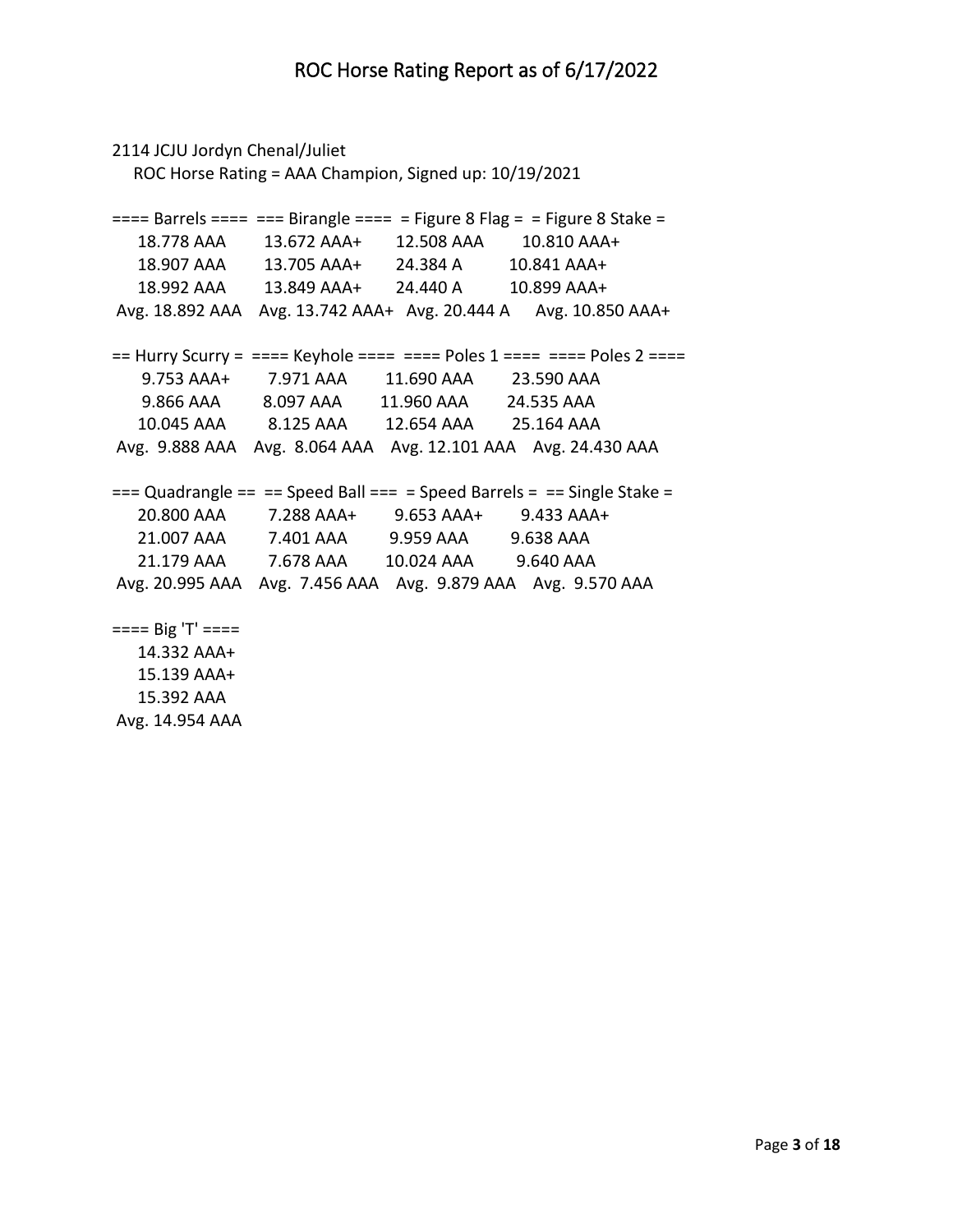```
2393 AGPE Andrea Garcia/Petal
   ROC Horse Rating = AAA Reserve, Signed up: 09/24/2021
=== Barrels === === Birangle === = Figure 8 Flag = = Figure 8 Stake = 19.376 AAA 14.453 AAA 13.898 AAA 11.333 AAA 
   21.409 AA 14.773 AAA 14.112 AAA 11.556 AAA 
   21.537 AA 15.240 AAA 14.753 AAA 11.846 AAA 
Avg. 20.774 AA Avg. 14.822 AAA Avg. 14.254 AAA Avg. 11.578 AAA 
== Hurry Scurry = ==== Keyhole ===== = Poles 1 ==== = Poles 2 ===
   10.743 AAA 7.739 AAA 10.624 AAA+ 22.794 AAA 
   11.198 AAA 7.770 AAA 11.426 AAA 22.893 AAA 
   11.339 AAA 8.246 AAA 11.692 AAA 23.393 AAA 
Avg. 11.093 AAA Avg. 7.918 AAA Avg. 11.247 AAA Avg. 23.027 AAA 
== Quadrangle == == Speed Ball === = Speed Barrels = == Single Stake =
   19.849 AAA 7.659 AAA 9.864 AAA+ 9.764 AAA 
   20.960 AAA 7.661 AAA 10.602 AAA 9.866 AAA 
   21.413 AAA 0.000 N/R 11.337 AA 9.950 AAA 
Avg. 20.741 AAA Avg. 0.000 N/R Avg. 10.601 AA Avg. 9.860 AAA 
==== Big 'T' ==== 16.000 AAA
```
 16.703 AAA 17.310 AA Avg. 16.671 AA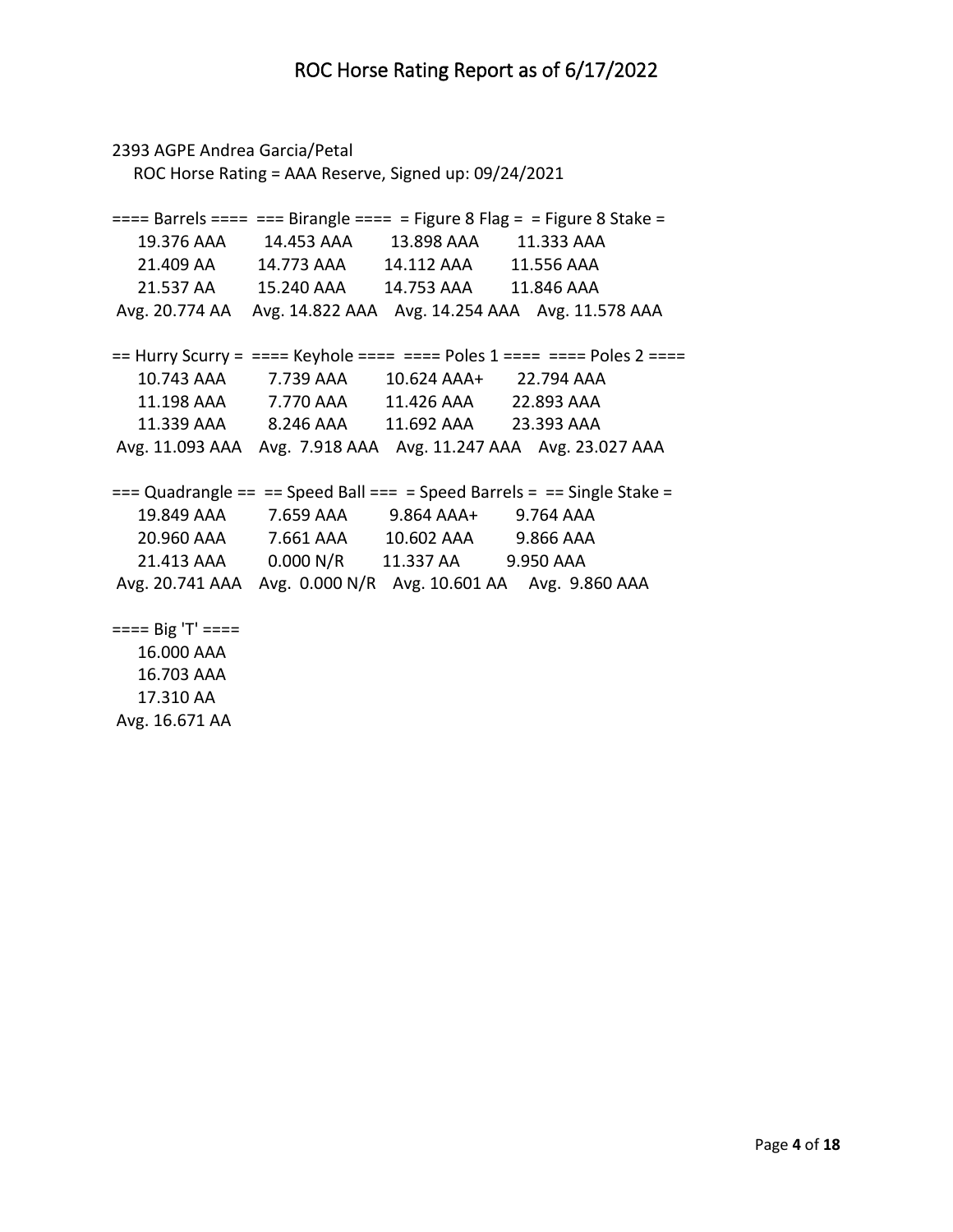```
2611 AHPA Avielle Hannan/Paris
   ROC Horse Rating = AAA Champion, Signed up: 11/08/2021
=== Barrels === === Birangle === = Figure 8 Flag = = Figure 8 Stake = 18.313 AAA+ 13.884 AAA+ 11.580 AAA+ 10.807 AAA+
   18.622 AAA+ 14.007 AAA+ 11.799 AAA 11.022 AAA+
   18.931 AAA 14.204 AAA 11.849 AAA 11.059 AAA+
Avg. 18.622 AAA Avg. 14.032 AAA Avg. 11.743 AAA Avg. 10.963 AAA+
== Hurry Scurry = ==== Keyhole ===== = Poles 1 ==== = Poles 2 ===
    9.647 AAA+ 7.511 AAA 10.250 AAA+ 21.996 AAA+
    9.668 AAA+ 7.633 AAA 10.709 AAA+ 22.399 AAA 
    9.918 AAA 7.670 AAA 10.968 AAA+ 22.566 AAA 
Avg. 9.744 AAA Avg. 7.605 AAA Avg. 10.642 AAA+ Avg. 22.320 AAA 
== Quadrangle == == Speed Ball === = Speed Barrels = == Single Stake =
   19.571 AAA+ 7.061 SUPR 9.626 AAA+ 9.401 AAA+
   19.703 AAA+ 7.223 AAA+ 9.828 AAA+ 9.451 AAA+
   20.158 AAA 7.300 AAA+ 9.850 AAA+ 9.550 AAA 
Avg. 19.811 AAA Avg. 7.195 AAA+ Avg. 9.768 AAA+ Avg. 9.467 AAA 
==== Big 'T' ==== 14.536 AAA+
   14.911 AAA+
```
 15.050 AAA+ Avg. 14.832 AAA+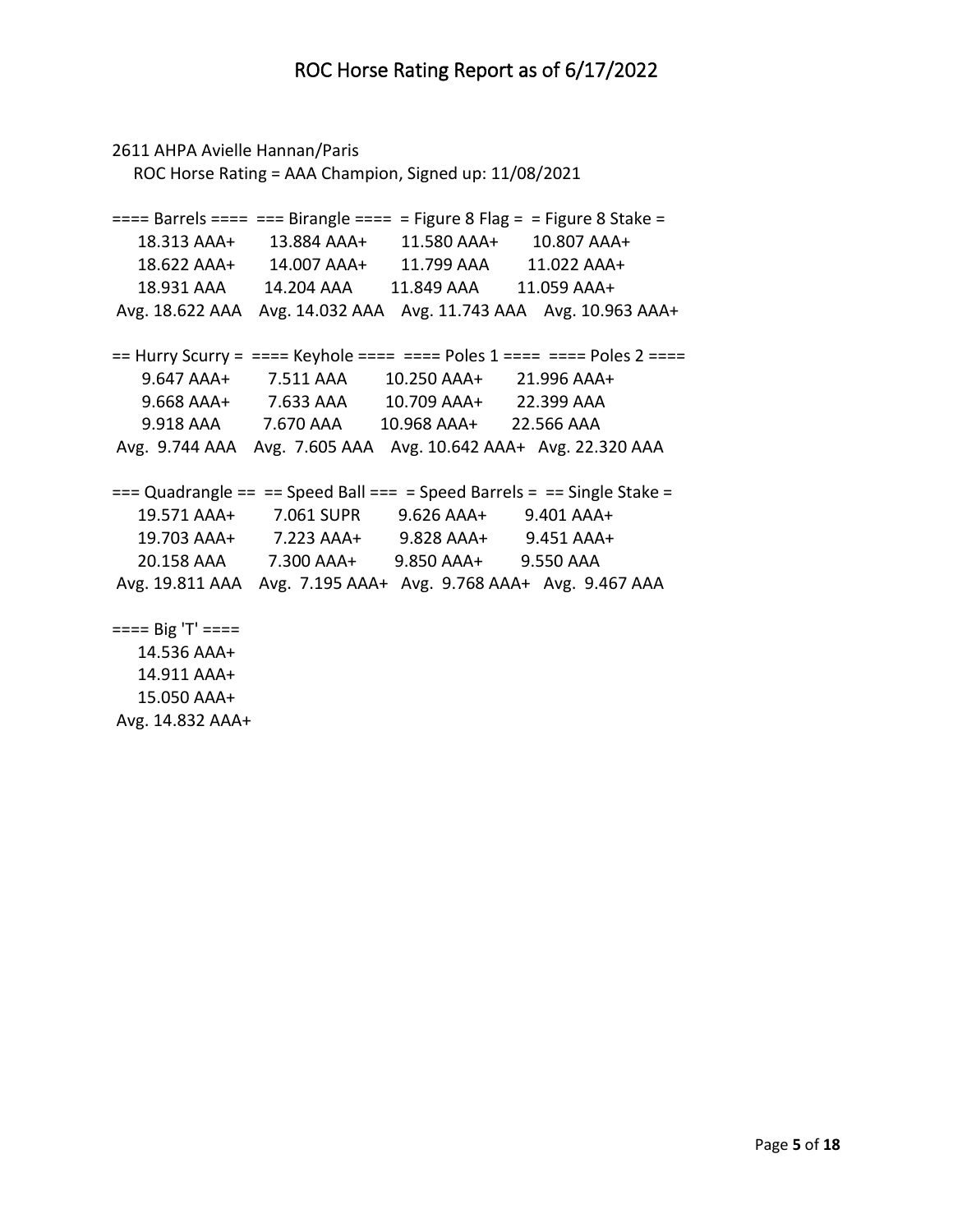```
3325 RKSU Rachel Kelman/Sunflare
   ROC Horse Rating = AAA+ Champion, Signed up: 09/25/2021
=== Barrels === === Birangle === = Figure 8 Flag = = Figure 8 Stake = 18.069 SUPR 13.193 SUPR 11.300 AAA+ 10.725 AAA+
   18.205 AAA+ 13.272 SUPR 11.333 AAA+ 10.802 AAA+
   18.239 AAA+ 13.547 AAA+ 11.351 AAA+ 10.804 AAA+
Avg. 18.171 AAA+ Avg. 13.337 AAA+ Avg. 11.328 AAA+ Avg. 10.777 AAA+
== Hurry Scurry = ==== Keyhole ===== = Poles 1 ==== = Poles 2 ===
    9.401 SUPR 7.301 AAA+ 10.141 AAA+ 21.555 AAA+
    9.462 SUPR 7.614 AAA 10.496 AAA+ 21.675 AAA+
    9.631 AAA+ 7.616 AAA 10.647 AAA+ 21.836 AAA+
Avg. 9.498 AAA+ Avg. 7.510 AAA Avg. 10.428 AAA+ Avg. 21.689 AAA+
== Quadrangle == == Speed Ball == = Speed Barrels = == Single Stake =
   18.893 SUPR 7.223 AAA+ 9.360 SUPR 9.133 SUPR
   19.397 AAA+ 7.271 AAA+ 9.520 SUPR 9.196 AAA+
   19.427 AAA+ 7.298 AAA+ 9.532 SUPR 9.363 AAA+
Avg. 19.239 AAA+ Avg. 7.264 AAA+ Avg. 9.471 SUPR Avg. 9.231 AAA+
==== Big 'T' ==== 14.246 SUPR
   14.601 AAA+
   14.766 AAA+
```
Avg. 14.538 AAA+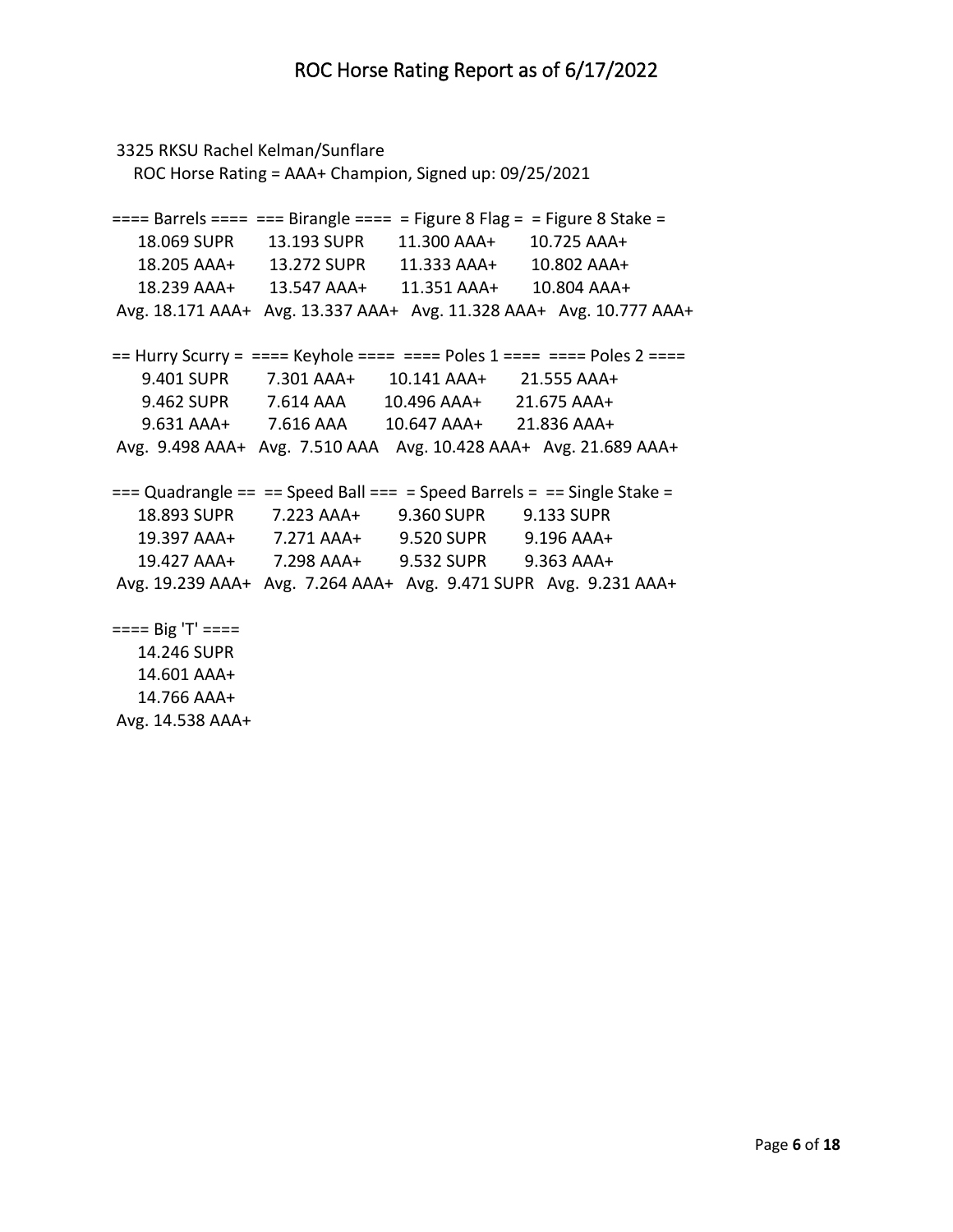```
3676 LMTH Lindsey Merrill/The Iron Waffle
   ROC Horse Rating = AAA Champion, Signed up: 11/29/2021
=== Barrels === === Birangle === = Figure 8 Flag = = Figure 8 Stake = 18.119 SUPR 13.284 SUPR 17.388 AA 10.571 SUPR
   18.270 AAA+ 13.470 SUPR 18.668 AA 10.780 AAA+
   20.053 AAA 13.854 AAA+ 0.000 N/R 10.844 AAA+
Avg. 18.814 AAA Avg. 13.536 AAA+ Avg. 0.000 N/R Avg. 10.732 AAA+
== Hurry Scurry = === Keyhole === === Poles 1 === = = Poles 2 === 9.369 SUPR 6.971 SUPR 9.928 SUPR 21.417 AAA+
    9.660 AAA+ 7.309 AAA+ 10.471 AAA+ 22.210 AAA+
    9.675 AAA+ 7.365 AAA+ 11.910 AAA 24.066 AAA 
Avg. 9.568 AAA+ Avg. 7.215 AAA+ Avg. 10.770 AAA Avg. 22.564 AAA 
== Quadrangle == == Speed Ball == = Speed Barrels = == Single Stake =
   19.217 AAA+ 0.000 N/R 9.604 AAA+ 9.291 AAA+
   19.332 AAA+ 0.000 N/R 9.761 AAA+ 9.293 AAA+
   19.373 AAA+ 0.000 N/R 9.870 AAA+ 9.400 AAA+
Avg. 19.307 AAA+ Avg. 0.000 N/R Avg. 9.745 AAA+ Avg. 9.328 AAA+
==== Big 'T' ==== 14.310 AAA+
   15.585 AAA
```
 15.619 AAA Avg. 15.171 AAA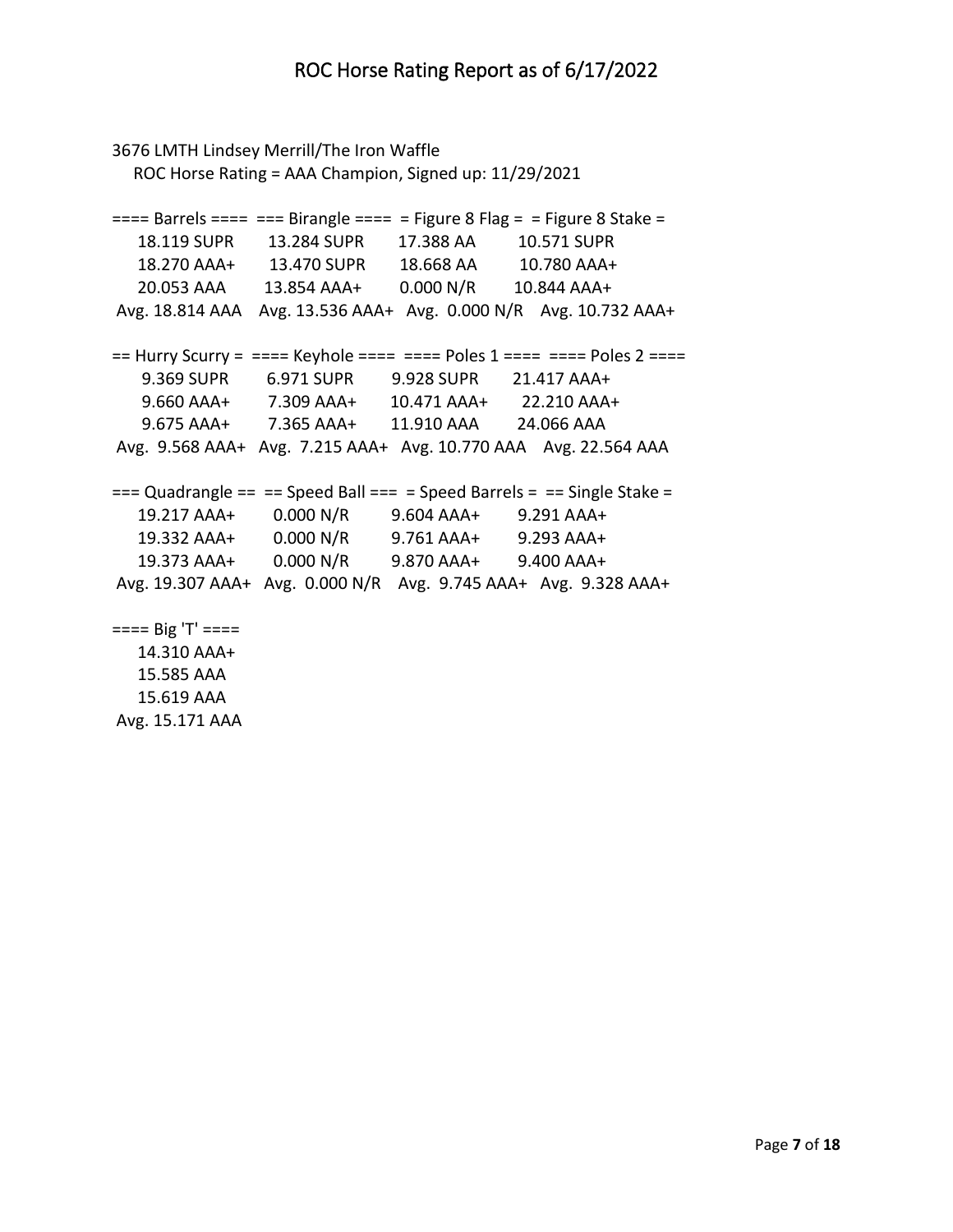```
2570 JPDO Jessica Pacheco/Dolly
   ROC Horse Rating = AAA Champion, Signed up: 09/09/2021
=== Barrels === === Birangle === = Figure 8 Flag = = Figure 8 Stake = 18.546 AAA+ 14.102 AAA 12.549 AAA 11.563 AAA 
   18.636 AAA+ 14.423 AAA 12.652 AAA 11.751 AAA 
   18.837 AAA 14.430 AAA 15.815 AA 11.807 AAA 
Avg. 18.673 AAA Avg. 14.318 AAA Avg. 13.672 AA Avg. 11.707 AAA 
== Hurry Scurry = ==== Keyhole ===== = Poles 1 ==== = Poles 2 ===
   10.249 AAA 8.350 AAA 10.434 AAA+ 21.648 AAA+
   10.388 AAA 9.828 AA 10.481 AAA+ 23.155 AAA 
   10.573 AAA 0.000 N/R 10.929 AAA+ 23.878 AAA 
Avg. 10.403 AAA Avg. 0.000 N/R Avg. 10.615 AAA+ Avg. 22.894 AAA 
== Quadrangle == == Speed Ball == = Speed Barrels = == Single Stake =
   20.477 AAA 7.495 AAA 10.496 AAA 9.849 AAA 
   20.897 AAA 8.106 AAA 10.498 AAA 9.855 AAA 
   21.037 AAA 8.194 AAA 10.544 AAA 10.019 AAA 
Avg. 20.804 AAA Avg. 7.932 AAA Avg. 10.513 AAA Avg. 9.908 AAA 
==== Big 'T' ==== 14.920 AAA+
   15.081 AAA+
```
 15.117 AAA+ Avg. 15.039 AAA+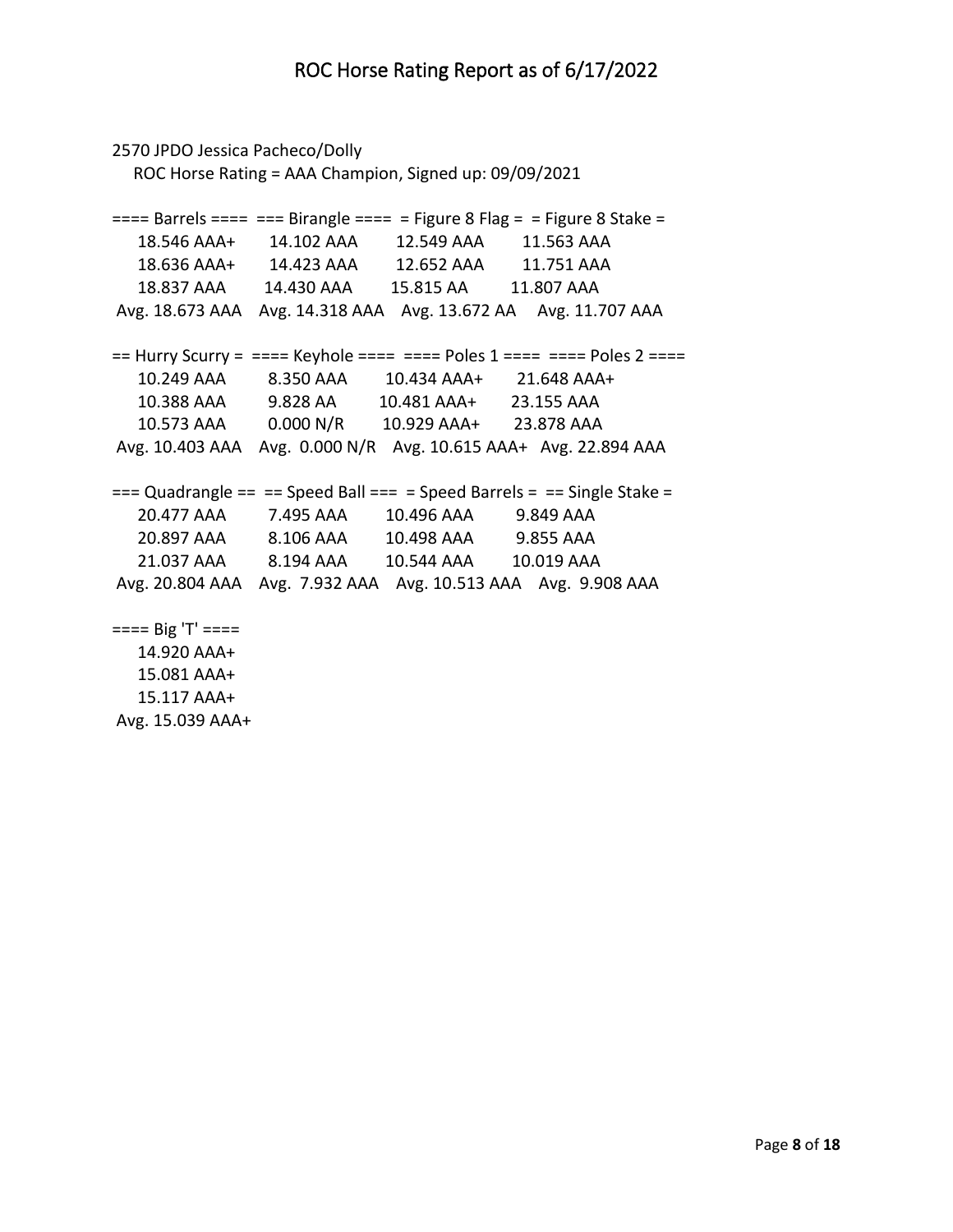```
2407 MPGE Macy Pacheco/Get It Girl
   ROC Horse Rating = AAA Champion, Signed up: 11/02/2021
=== Barrels === === Birangle === = Figure 8 Flag = = Figure 8 Stake = 19.473 AAA 14.200 AAA 18.653 AA 11.200 AAA 
   19.992 AAA        14.257 AAA        39.852 FC          11.261 AAA<br>20.041 AAA       14.329 AAA       0.000 N/R       11.345 AAA
    20.041 AAA 14.329 AAA 0.000 N/R 11.345 AAA 
Avg. 19.835 AAA Avg. 14.262 AAA Avg. 0.000 N/R Avg. 11.269 AAA 
== Hurry Scurry = ==== Keyhole ===== = Poles 1 ==== = Poles 2 ===
    10.105 AAA 8.163 AAA 11.315 AAA 23.156 AAA 
    10.142 AAA 8.858 AAA 11.698 AAA 23.235 AAA 
    10.153 AAA 8.906 AAA 12.496 AAA 25.171 AAA 
Avg. 10.133 AAA Avg. 8.642 AAA Avg. 11.836 AAA Avg. 23.854 AAA 
== Quadrangle == == Speed Ball === = Speed Barrels = == Single Stake =
    20.115 AAA 8.358 AAA 10.548 AAA 9.700 AAA 
   20.537 AAA 8.557 AA 10.788 AAA 9.850 AAA 
    20.547 AAA 0.000 N/R 10.839 AAA 9.889 AAA 
Avg. 20.400 AAA Avg. 0.000 N/R Avg. 10.725 AAA Avg. 9.813 AAA 
==== Big 'T' ==== 14.934 AAA+
    15.105 AAA+
```
 15.581 AAA Avg. 15.207 AAA

Page **9** of **18**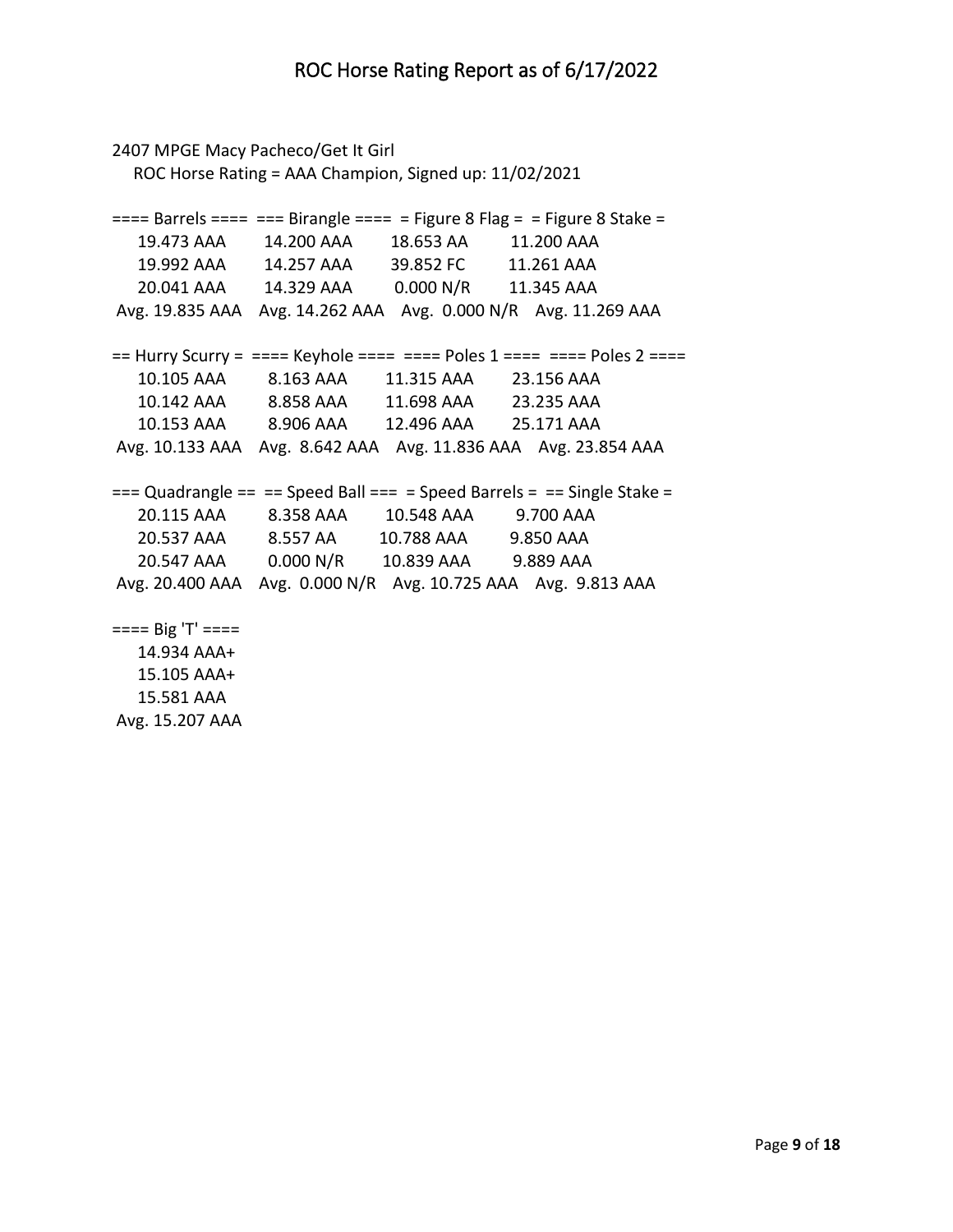```
3299 SQBU Sabrina Quilici/Bullwinkle
   ROC Horse Rating = AAA Champion, Signed up: 09/20/2021
=== Barrels === === Birangle === = Figure 8 Flag = = Figure 8 Stake = 19.897 AAA 14.558 AAA 13.209 AAA 11.244 AAA 
   20.014 AAA 14.659 AAA 13.692 AAA 11.515 AAA 
   20.174 AAA 15.029 AAA 14.155 AAA 11.519 AAA 
Avg. 20.028 AAA Avg. 14.749 AAA Avg. 13.685 AAA Avg. 11.426 AAA 
== Hurry Scurry = ==== Keyhole ===== = Poles 1 ==== = Poles 2 ===
   13.523 AA 7.781 AAA 11.331 AAA 23.559 AAA 
   17.326 A 8.068 AAA 11.344 AAA 23.588 AAA 
    0.000 N/R 8.186 AAA 11.537 AAA 23.855 AAA 
Avg. 0.000 N/R Avg. 8.012 AAA Avg. 11.404 AAA Avg. 23.667 AAA 
== Quadrangle == == Speed Ball === = Speed Barrels = == Single Stake =
   20.597 AAA 7.780 AAA 10.252 AAA 9.637 AAA 
   20.735 AAA 7.817 AAA 10.305 AAA 9.724 AAA 
   20.977 AAA 7.934 AAA 10.417 AAA 9.808 AAA 
Avg. 20.770 AAA Avg. 7.844 AAA Avg. 10.325 AAA Avg. 9.723 AAA 
==== Big 'T' ==== 15.498 AAA 
   15.586 AAA
```
 15.862 AAA Avg. 15.649 AAA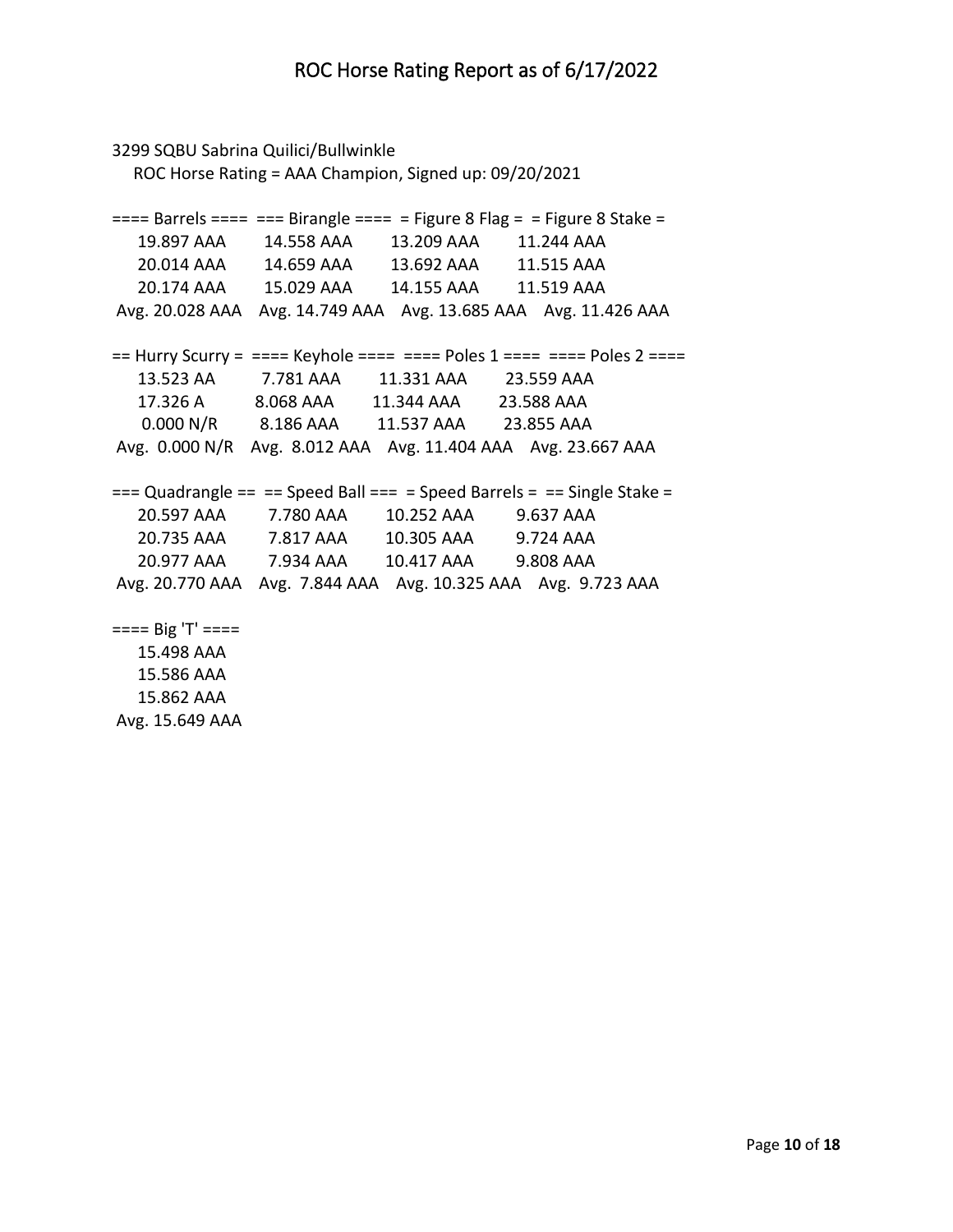```
2424 VRHO Victoria Rebich/Hot Tamale
   ROC Horse Rating = AA Champion, Signed up: 09/05/2021
=== Barrels === === Birangle === = Figure 8 Flag = = Figure 8 Stake = 19.942 AAA 15.241 AAA 29.935 A 12.413 AA 
   20.312 AAA 15.720 AA 31.230 FC 12.519 AA 
   20.955 AA 15.899 AA 58.694 FC 12.762 AA 
Avg. 20.403 AA Avg. 15.620 AA Avg. 39.953 FC Avg. 12.565 AA 
== Hurry Scurry = ==== Keyhole ===== = Poles 1 ==== = Poles 2 ===
   10.788 AAA 8.458 AAA 12.584 AAA 24.374 AAA 
   12.308 AA 10.140 AA 13.061 AAA 26.270 AA 
   12.325 AA 0.000 N/R 14.748 AA 26.623 AA 
Avg. 11.807 AA Avg. 0.000 N/R Avg. 13.464 AA Avg. 25.756 AA 
== Quadrangle == == Speed Ball === = Speed Barrels = == Single Stake =
   23.547 AA 8.174 AAA 10.525 AAA 9.928 AAA 
   23.792 AA 8.492 AAA 10.941 AAA 10.053 AAA 
   24.545 A 9.801 AA 11.016 AA 10.143 AAA 
Avg. 23.961 A Avg. 8.822 AA Avg. 10.827 AA Avg. 10.041 AAA 
==== Big 'T' ==== 16.093 AAA 
   16.963 AAA 
   17.171 AAA
```
Avg. 16.742 AAA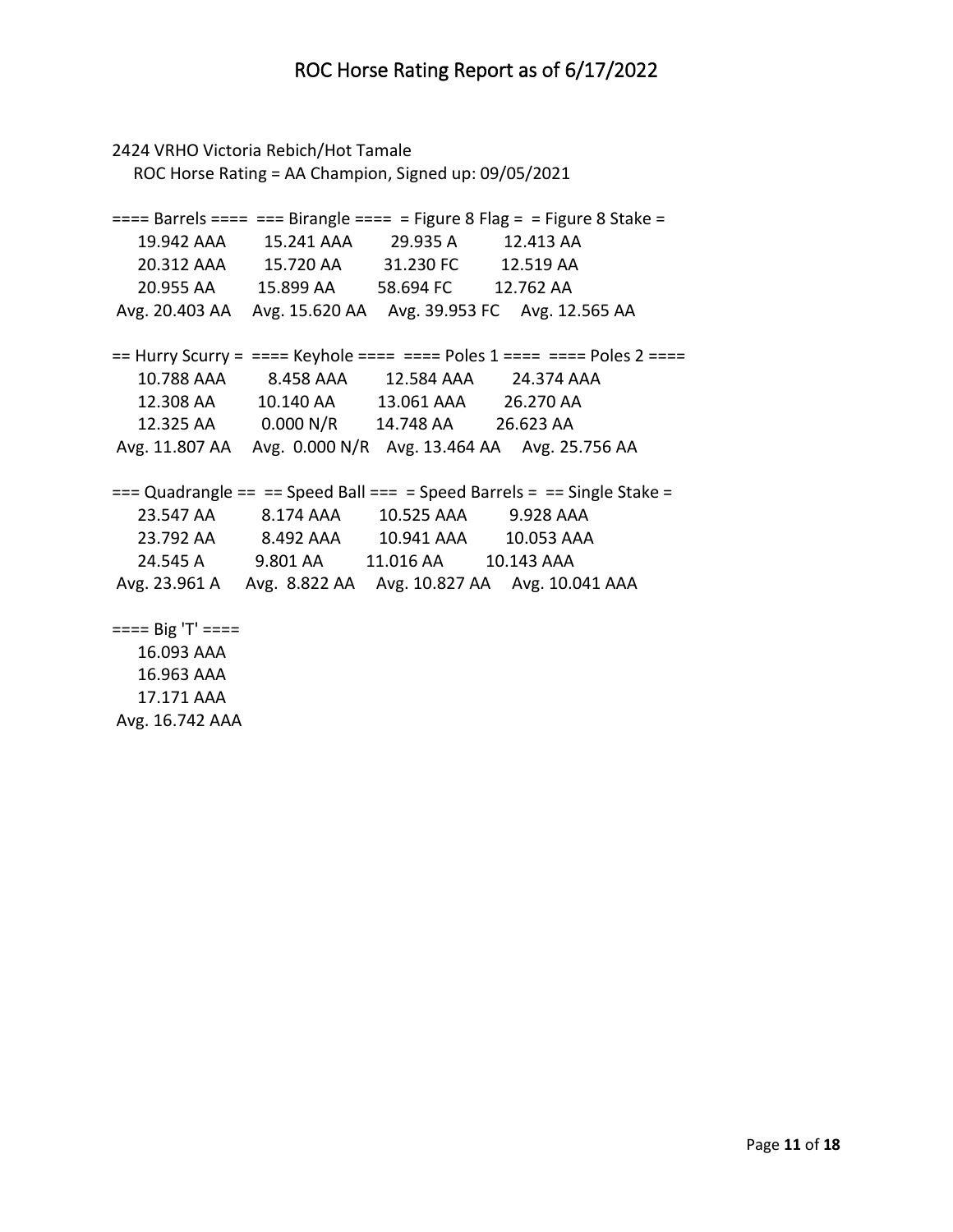```
1722 CRSI1 Christopher Rowles/Sitn On Silvermine
   ROC Horse Rating = AA Reserve, Signed up: 02/19/2022
=== Barrels === === Birangle === = Figure 8 Flag = = Figure 8 Stake = 18.611 AAA+ 13.327 SUPR 11.328 AAA+ 10.938 AAA+
   19.292 AAA 13.738 AAA+ 0.000 N/R 11.169 AAA 
   22.281 AA 16.150 AA 0.000 N/R 11.234 AAA 
Avg. 20.061 AA Avg. 14.405 AA Avg. 0.000 N/R Avg. 11.114 AAA 
== Hurry Scurry = ==== Keyhole ===== = Poles 1 ==== = Poles 2 ===
    9.661 AAA+ 14.746 A 13.694 AA 22.339 AAA 
    9.756 AAA+ 0.000 N/R 13.774 AA 25.662 AA 
   11.506 AA 0.000 N/R 14.089 AA 44.701 FC 
Avg. 10.308 AA Avg. 0.000 N/R Avg. 13.852 AA Avg. 30.901 FC 
== Quadrangle == == Speed Ball === = Speed Barrels = == Single Stake =
   23.737 AA 7.473 AAA 9.809 AAA+ 9.403 AAA+
   30.717 FC 7.653 AAA 9.821 AAA+ 9.415 AAA+
   33.896 FC 0.000 N/R 9.883 AAA 9.461 AAA+
Avg. 29.450 FC Avg. 0.000 N/R Avg. 9.838 AAA Avg. 9.426 AAA+
==== Big 'T' ==== 16.774 AAA 
   27.554 FC
```
 0.000 N/R Avg. 0.000 N/R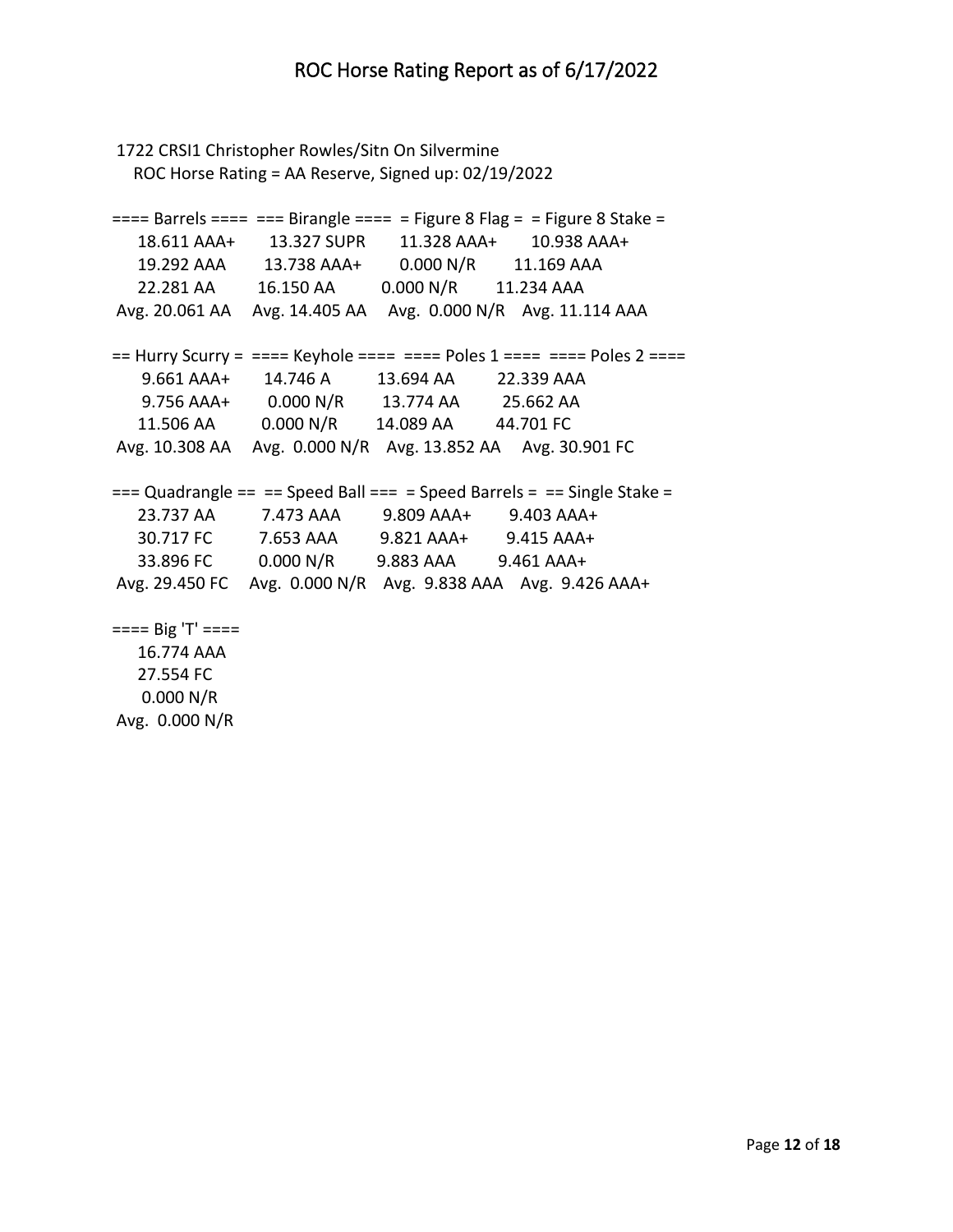```
1927 ITRO Isaiah Thompson/Royal Moonshine
   ROC Horse Rating = AAA+ Reserve, Signed up: 09/14/2021
=== Barrels === === Birangle === = Figure 8 Flag = = Figure 8 Stake = 18.088 SUPR 13.589 AAA+ 11.753 AAA 10.574 SUPR
   18.326 AAA+ 13.592 AAA+ 12.057 AAA 10.833 AAA+
   18.455 AAA+ 13.653 AAA+ 12.594 AAA 10.889 AAA+
Avg. 18.290 AAA+ Avg. 13.611 AAA+ Avg. 12.135 AAA Avg. 10.765 AAA+
== Hurry Scurry = ==== Keyhole ===== = Poles 1 ==== = Poles 2 ===
    9.613 AAA+ 7.332 AAA+ 10.549 AAA+ 21.466 AAA+
    9.740 AAA+ 7.546 AAA 10.606 AAA+ 21.681 AAA+
   10.478 AAA 7.638 AAA 10.795 AAA+ 21.771 AAA+
Avg. 9.944 AAA Avg. 7.505 AAA Avg. 10.650 AAA+ Avg. 21.639 AAA+
== Quadrangle == == Speed Ball === = Speed Barrels = == Single Stake =
   19.441 AAA+ 7.184 AAA+ 9.536 SUPR 9.241 AAA+
   19.670 AAA+ 7.202 AAA+ 9.552 SUPR 9.417 AAA+
   19.711 AAA+ 7.216 AAA+ 9.598 AAA+ 9.452 AAA+
Avg. 19.607 AAA+ Avg. 7.201 AAA+ Avg. 9.562 AAA+ Avg. 9.370 AAA+
==== Big 'T' ==== 14.302 SUPR
   14.518 AAA+
   14.528 AAA+
```
Avg. 14.449 AAA+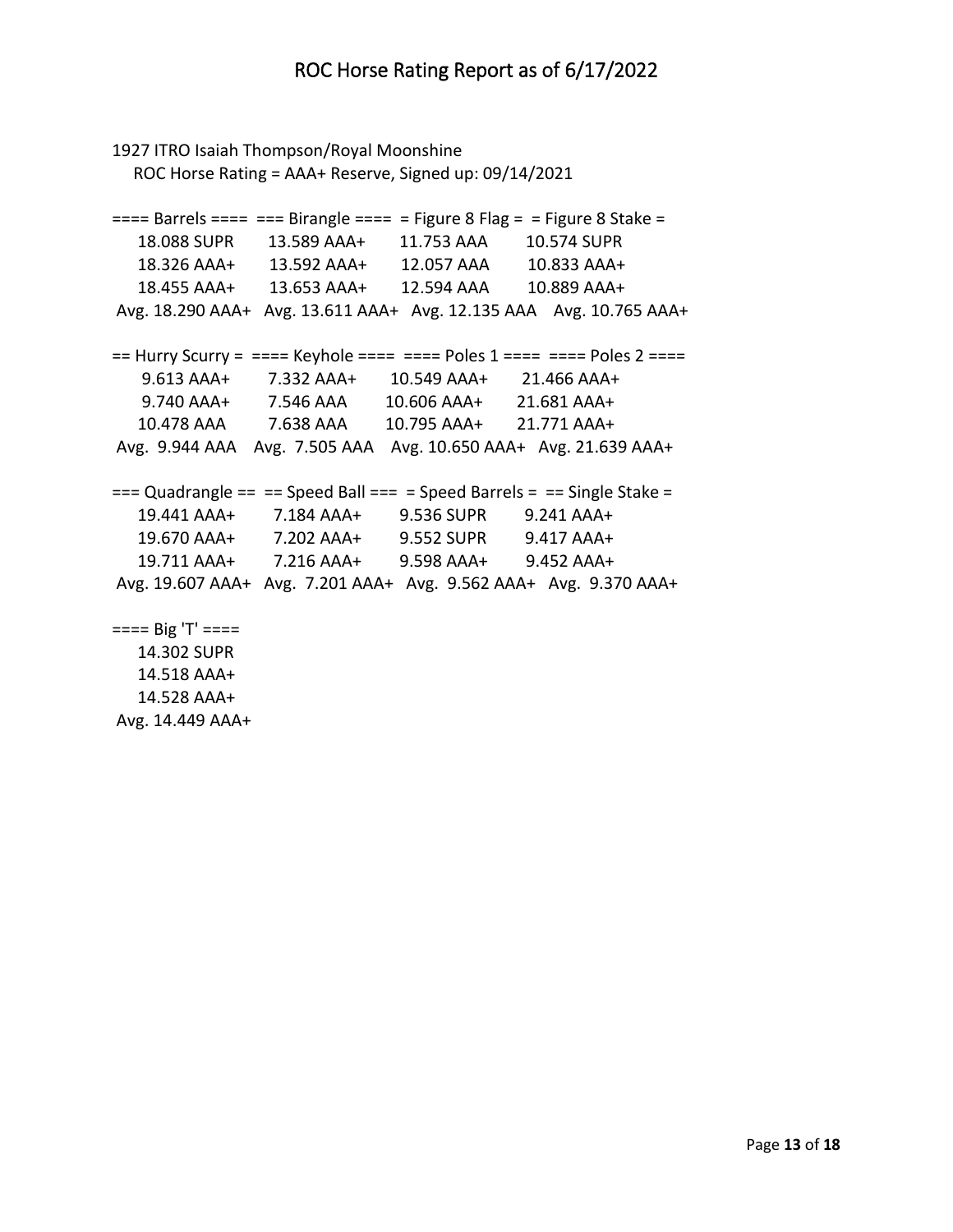## ROC Horse Rating Report as of 6/17/2022

 6.3.1 ROC Horse Champion/Reserve Status Report (Must have an ROC rating of AAA Champion or greater)

BAR Champion 18.171 Rachel Kelman/Sunflare BAR Reserve 18.290 Isaiah Thompson/Royal Moonshine

BR Champion 13.337 Rachel Kelman/Sunflare BR Reserve 13.536 Lindsey Merrill/The Iron Waffle

F8F Champion 11.299 Jaeden Barmettler/Annie Amarillo F8F Reserve 11.328 Rachel Kelman/Sunflare

F8S Champion 10.732 Lindsey Merrill/The Iron Waffle F8S Reserve 10.765 Isaiah Thompson/Royal Moonshine

HS Champion 9.498 Rachel Kelman/Sunflare HS Reserve 9.519 Jaeden Barmettler/Annie Amarillo

KH Champion 7.064 Jaeden Barmettler/Annie Amarillo KH Reserve 7.215 Lindsey Merrill/The Iron Waffle

P1 Champion 10.132 Jaeden Barmettler/Annie Amarillo P1 Reserve 10.428 Rachel Kelman/Sunflare

P2 Champion 21.639 Isaiah Thompson/Royal Moonshine P2 Reserve 21.689 Jaeden Barmettler/Annie Amarillo

QR Champion 19.239 Rachel Kelman/Sunflare QR Reserve 19.263 Jaeden Barmettler/Annie Amarillo

SBL Champion 7.195 Avielle Hannan/Paris SBL Reserve 7.201 Isaiah Thompson/Royal Moonshine

SBR Champion 9.471 Rachel Kelman/Sunflare SBR Reserve 9.562 Isaiah Thompson/Royal Moonshine

SSR Champion 9.231 Rachel Kelman/Sunflare SSR Reserve 9.328 Lindsey Merrill/The Iron Waffle

BT Champion 14.449 Isaiah Thompson/Royal Moonshine BT Reserve 14.538 Rachel Kelman/Sunflare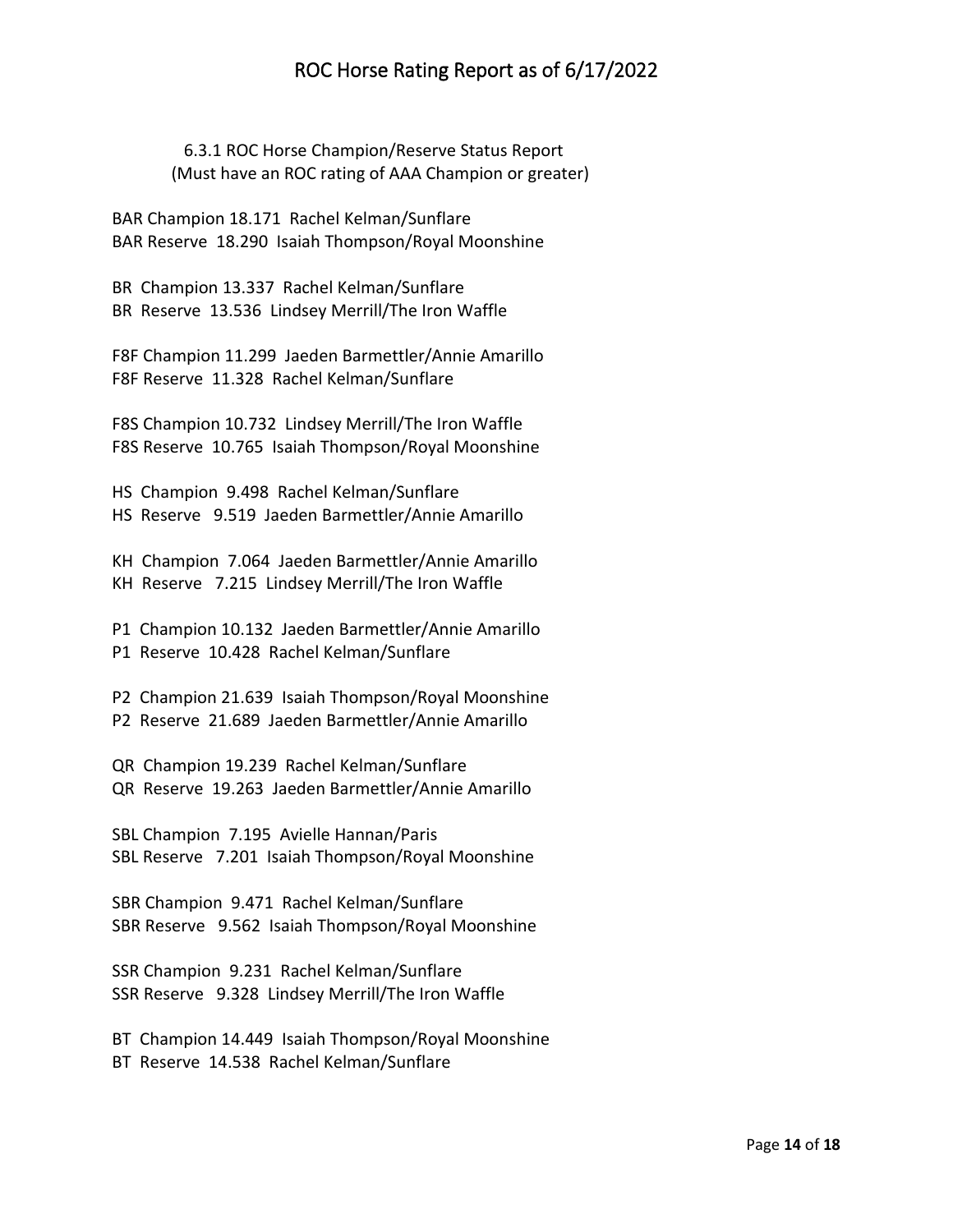## ROC Horse Rating Report as of 6/17/2022

6.3.2 ROC Horse Record Holder Status Report

| BAR 05/15/2022 18.069 (District 1) Rachel Kelman/Sunflare           |
|---------------------------------------------------------------------|
| BR 02/06/2022 13.193 (District 40) Rachel Kelman/Sunflare           |
| F8F 02/19/2022 11.178 (District 3) Jaeden Barmettler/Annie Amarillo |
| F8S 02/12/2022 10.571 (District 1) Lindsey Merrill/The Iron Waffle  |
| HS 02/19/2022 9.369 (District 3) Lindsey Merrill/The Iron Waffle    |
| KH 04/23/2022 6.971 (District 3) Lindsey Merrill/The Iron Waffle    |
| P1 01/22/2022 9.928 (District 1) Lindsey Merrill/The Iron Waffle    |
| P2 04/09/2022 21.417 (District 1) Lindsey Merrill/The Iron Waffle   |
| QR 11/14/2021 18.893 (District 1) Rachel Kelman/Sunflare            |
| SBL 01/08/2022 7.061 (District 17) Avielle Hannan/Paris             |
| SBR 09/25/2021 9.360 (District 3) Rachel Kelman/Sunflare            |
| SSR 09/12/2021 9.133 (District 1) Rachel Kelman/Sunflare            |
| BT 01/15/2022 14.246 (District 45) Rachel Kelman/Sunflare           |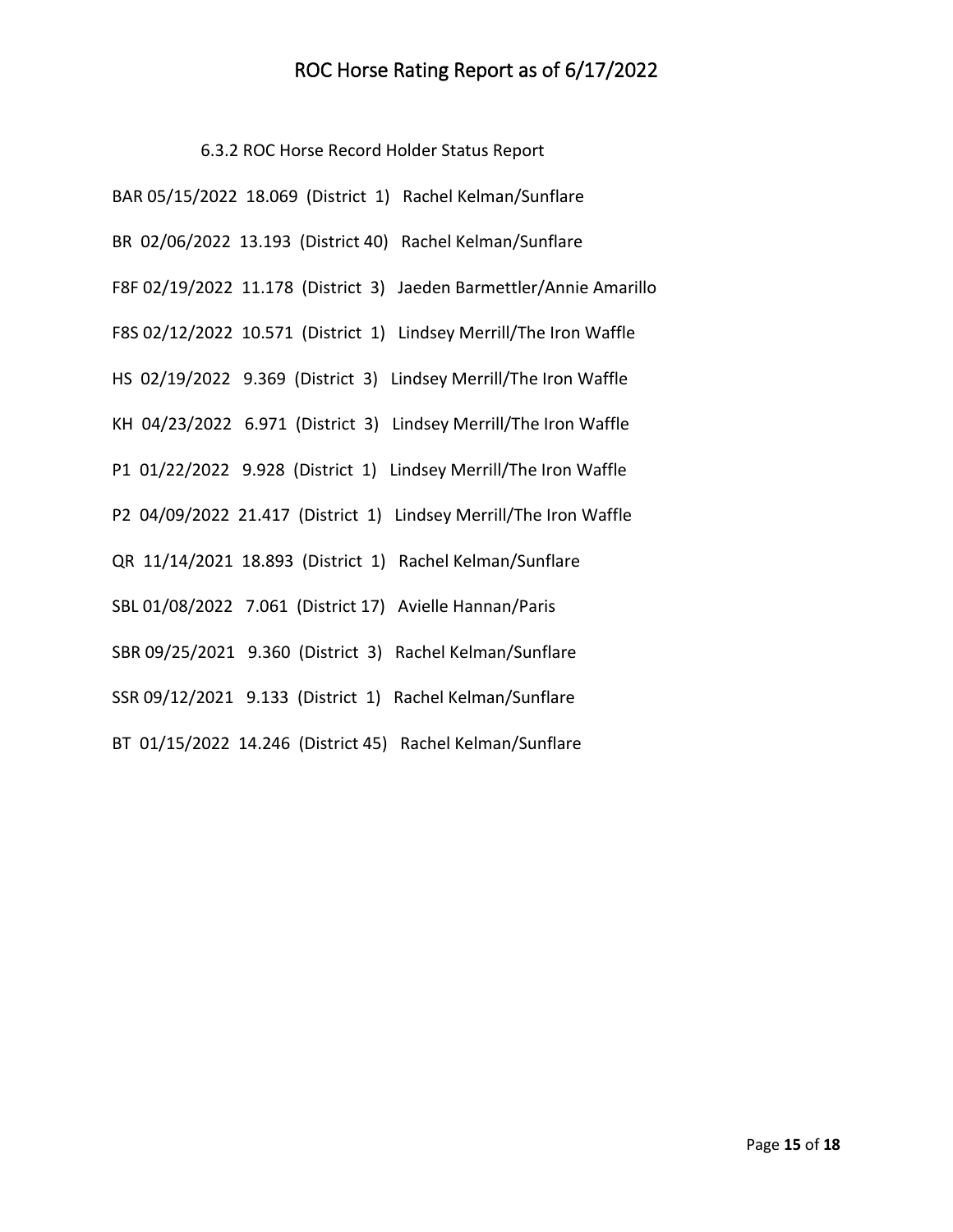6.3.7 ROC Horse All Around Champion Report (Must have an ROC rating of AAA Champion or greater)

```
1 Points: 59 Rachel Kelman/Sunflare
```

```
 BAR 18.171, Points = 6 BR 13.337, Points = 6
 F8F 11.328, Points = 4 F8S 10.777, Points = 3
 HS 9.498, Points = 6 KH 7.510, Points = 2
 P1 10.428, Points = 4 P2 21.689, Points = 3
 QR 19.239, Points = 6 SBL 7.264, Points = 3
 SBR 9.471, Points = 6 SSR 9.231, Points = 6
 BT 14.538, Points = 4
```

```
2 Points: 45 Jaeden Barmettler/Annie Amarillo 
         BAR 18.517, Points = 3 BR 13.795, Points = 1
         F8F 11.299, Points = 6 F8S 10.853, Points = 1
         HS 9.519, Points = 4 KH 7.064, Points = 6
         P1 10.132, Points = 6 P2 21.689, Points = 4
         QR 19.263, Points = 4 SBL 7.427, Points = 2
         SBR 9.709, Points = 3 SSR 9.401, Points = 2
         BT 14.631, Points = 3
```

```
3 Points: 42 Isaiah Thompson/Royal Moonshine 
         BAR 18.290, Points = 4 BR 13.611, Points = 3
         F8F 12.135, Points = 2 F8S 10.765, Points = 4
         KH 7.505, Points = 3 P1 10.650, Points = 1
         P2 21.639, Points = 6 QR 19.607, Points = 2
         SBL 7.201, Points = 4 SBR 9.562, Points = 4
         SSR 9.370, Points = 3 BT 14.449, Points = 6
```

```
4 Points: 27 Lindsey Merrill/The Iron Waffle 
         BR 13.536, Points = 4 F8S 10.732, Points = 6
         HS 9.568, Points = 3 KH 7.215, Points = 4
         P2 22.564, Points = 1 QR 19.307, Points = 3
         SBR 9.745, Points = 2 SSR 9.328, Points = 4
```
## 5 Points: 23 Avielle Hannan/Paris

```
 BAR 18.622, Points = 2 F8F 11.743, Points = 3
 HS 9.744, Points = 2 KH 7.605, Points = 1
 P1 10.642, Points = 2 P2 22.320, Points = 2
 QR 19.811, Points = 1 SBL 7.195, Points = 6
 SBR 9.768, Points = 1 SSR 9.467, Points = 1
 BT 14.832, Points = 2
```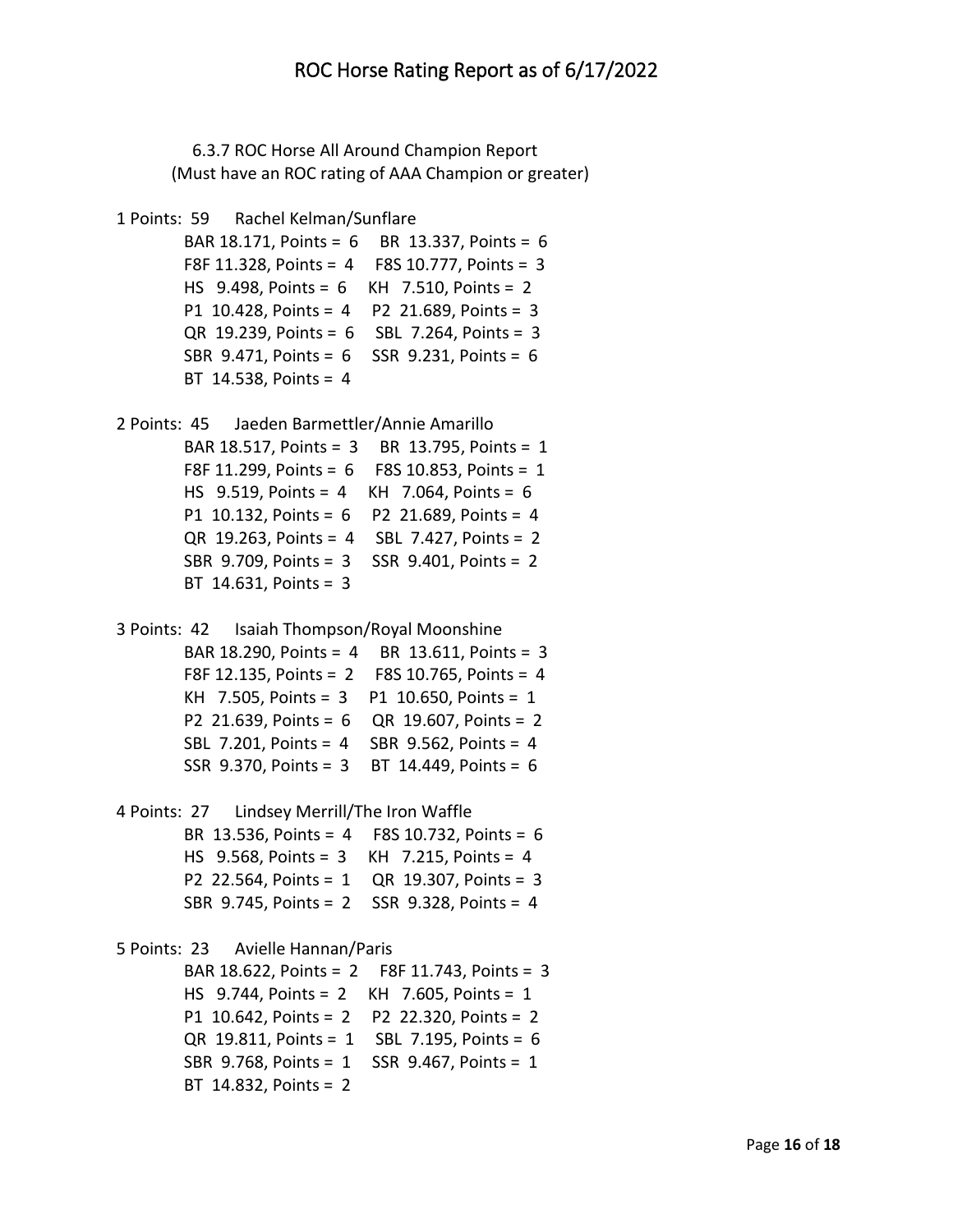6.3.4 ROC Horse Elite Top 10 Status Report (Must have an ROC rating of AAA Champion or greater)

```
1 Points: 124 Rachel Kelman/Sunflare
```

```
 BAR 18.171 Points = 11 BR 13.337 Points = 11
 F8F 11.328 Points = 9 F8S 10.777 Points = 8
 HS 9.498 Points = 11 KH 7.510 Points = 7
 P1 10.428 Points = 9 P2 21.689 Points = 8
 QR 19.239 Points = 11 SBL 7.264 Points = 8
 SBR 9.471 Points = 11 SSR 9.231 Points = 11
 BT 14.538 Points = 9
```

```
2 Points: 110 Jaeden Barmettler/Annie Amarillo 
         BAR 18.517 Points = 8 BR 13.795 Points = 6
         F8F 11.299 Points = 11 F8S 10.853 Points = 6
         HS 9.519 Points = 9 KH 7.064 Points = 11
         P1 10.132 Points = 11 P2 21.689 Points = 9
         QR 19.263 Points = 9 SBL 7.427 Points = 7
         SBR 9.709 Points = 8 SSR 9.401 Points = 7
         BT 14.631 Points = 8
```

```
3 Points: 107 Isaiah Thompson/Royal Moonshine 
         BAR 18.290 Points = 9 BR 13.611 Points = 8
         F8F 12.135 Points = 7 F8S 10.765 Points = 9
         HS 9.944 Points = 5 KH 7.505 Points = 8
         P1 10.650 Points = 6 P2 21.639 Points = 11
         QR 19.607 Points = 7 SBL 7.201 Points = 9
         SBR 9.562 Points = 9 SSR 9.370 Points = 8
         BT 14.449 Points = 11
```

```
4 Points: 88 Avielle Hannan/Paris
```

```
 BAR 18.622 Points = 7 BR 14.032 Points = 5
 F8F 11.743 Points = 8 F8S 10.963 Points = 5
 HS 9.744 Points = 7 KH 7.605 Points = 6
 P1 10.642 Points = 7 P2 22.320 Points = 7
 QR 19.811 Points = 6 SBL 7.195 Points = 11
 SBR 9.768 Points = 6 SSR 9.467 Points = 6
 BT 14.832 Points = 7
```